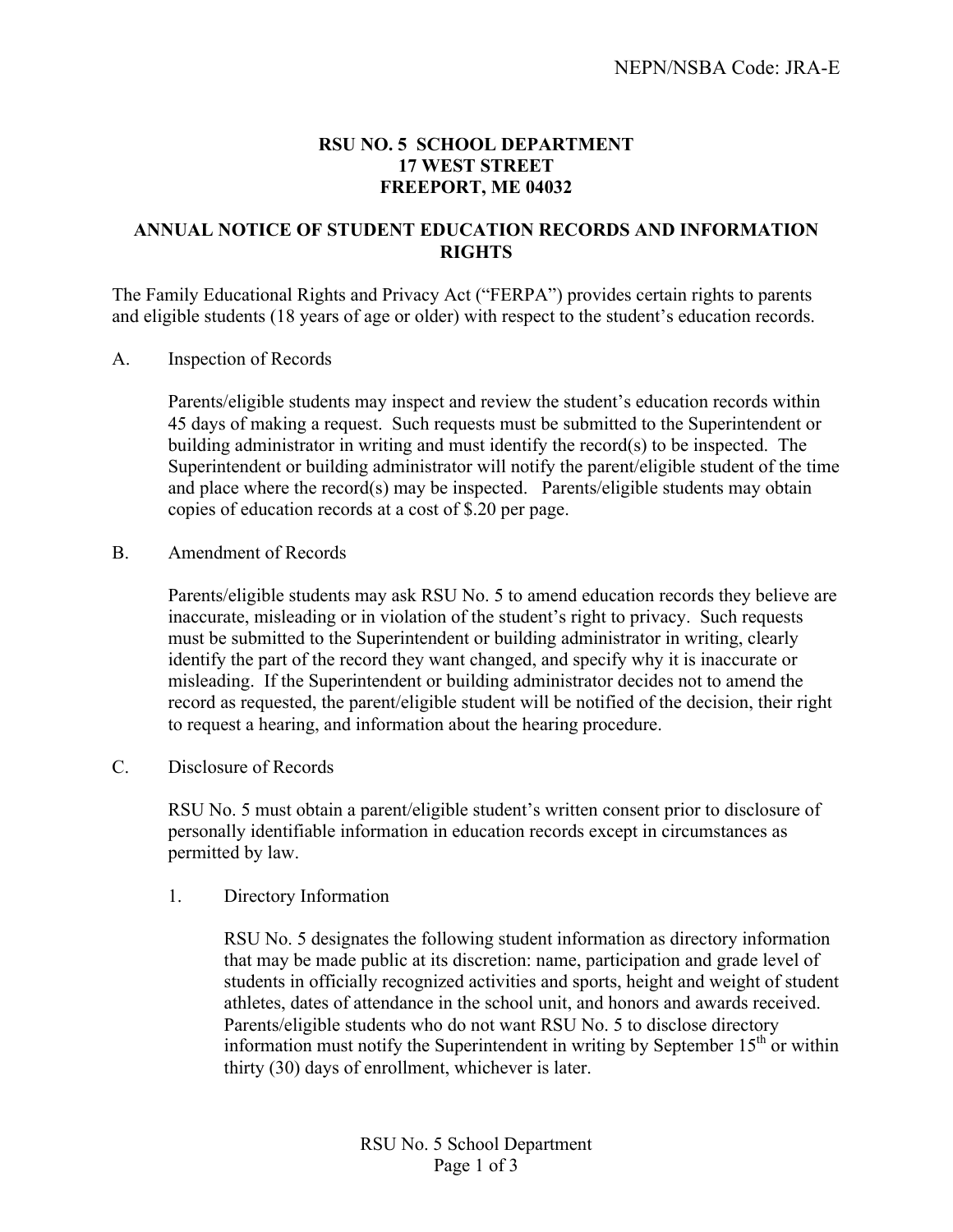## 2. Military Recruiters/Institutions of Higher Education

Military recruiters and institutions of higher education are entitled to receive the names, addresses and telephone numbers of secondary students and RSU No. 5 must comply with any such request, provided that parents have been notified of their right to request that this information not be released without their prior written consent. Parents/eligible students who do not want RSU No. 5 to disclose this information must notify the Superintendent in writing by September  $15<sup>th</sup>$  or within thirty (30) days of enrollment, whichever is later.

3. School Officials with Legitimate Educational Interests

Education records may be disclosed to school officials with a "legitimate educational interest." A school official has a legitimate educational interest if he/she needs to review an education record in order to fulfill his/her professional responsibility. School officials include persons employed by RSU No. 5 as an administrator, supervisor, instructor, or support staff member (including health or medical staff and law enforcement unit personnel); members of the Board of Education; persons or companies with whom RSU No. 5 has contracted to provide specific services (such as attorneys, auditors, medical consultants, evaluators, or therapists); and parents, students and volunteers serving on an official committee (such as a disciplinary or grievance committee) or assisting a school official in performing his/her professional responsibilities.

4. Other School Units

As required by Maine law, RSU No. 5 sends student education records to a school unit to which a student applies for transfer, including disciplinary records, attendance records, special education records and health records (except for confidential health records for which consent for dissemination has not been obtained).

5. Health or Safety Emergencies

In accordance with federal regulations, RSU No. 5 may disclose education records without prior written consent in a health and safety emergency to any person whose knowledge or the information is necessary to protect the health or safety of the student or other individuals.

6. Other Entities/Individuals

Education records may be disclosed to other entities and individuals as specifically permitted by law. Parents/eligible students may obtain information about other exceptions to the written consent requirement by request to the Superintendent or building administrator.